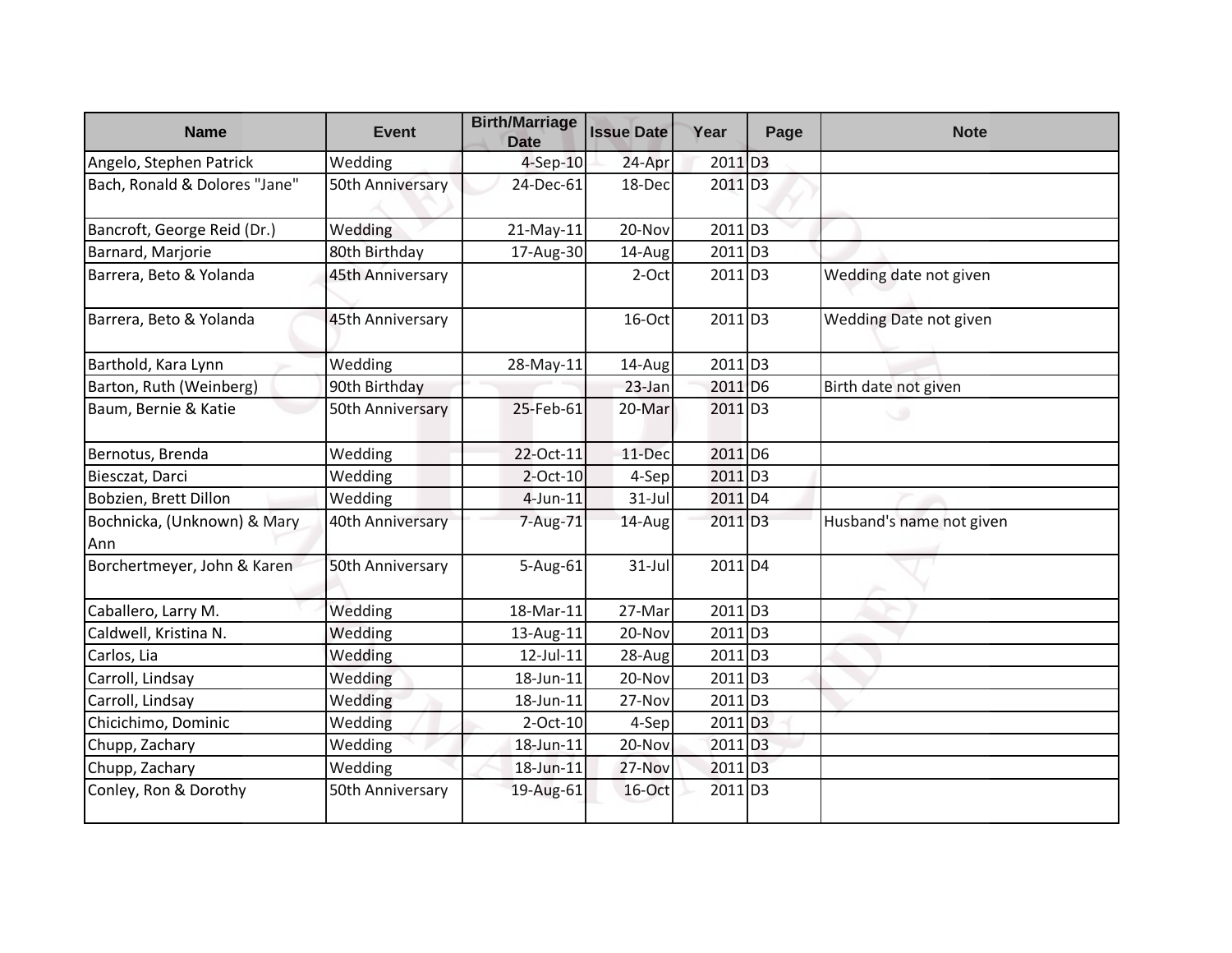| Cooper, Charlie                                    | Wedding          | 20-Nov-10  | $16$ -Jan  | 2011 D3               |                                  |
|----------------------------------------------------|------------------|------------|------------|-----------------------|----------------------------------|
| Costello, Linda                                    | 101st Birthday   | 28-Nov-10  | 4-Dec      | 2011 D3               |                                  |
| Davis, Douglas Ralph & Donna<br>Lee (Drangmeister) | 50th Anniversary | 17-Jun-61  | $17 -$ Jul | 2011 D3               |                                  |
| Dills, William & (Mrs.)                            | 50th Anniversary | 19-Nov-60  | 16-Jan     | 2011 D3               | Mrs. Dill's first name not given |
| Dimoff, George & Mary                              | 40th Anniversary | 23-Jan-71  | 23-Jan     | $2011$ D6             |                                  |
| Dodrill, George E. & Laurel<br>(Ashbaugh)          | 50th Anniversary | 4-Aug-61   | 14-Aug     | 2011 D3               |                                  |
| Duykers, Mary J.                                   | 100th Birthday   | 26-Mar-11  | 3-Apr      | 2011 D6               |                                  |
| Dwyer, Rodney Alan                                 | Wedding          | 27-Nov-10  | 16-Jan     | 2011 D3               |                                  |
| Enright, Michaelle                                 | Wedding          | 10-Oct-10  | 9-Jan      | 2011 D3               |                                  |
| Flanagan, Tom & Dolly                              | 60th Anniversary |            | $23-Oct$   | $2011$ D <sub>3</sub> | Wedding date not given           |
| Frank, Alicia                                      | Wedding          | 20-Nov-10  | $16$ -Jan  | 2011 D3               |                                  |
| Fulton, William & Kathi                            | 25th Anniversary | 15-Aug-86  | 14-Aug     | 2011 D3               |                                  |
| Giffin, Don & Phyllis                              | 60th Anniversary | 14-Dec-51  | 11-Dec     | 2011 D6               |                                  |
| Goranowski, Louis & Emily                          | 65th Anniversary | $2-Mar-46$ | 27-Mar     | 2011 D3               |                                  |
| Gregory, Chuck                                     | 90th Birthday    |            | 25-Sep     | $2011$ D <sub>3</sub> | Birthdate not given              |
| Grieger, Norman D. & Sharon K.                     | 45th Anniversary | 15-Jan-66  | 13-Mar     | $2011$ D <sub>3</sub> |                                  |
| Hatch, Roger                                       | Wedding          | 10-Oct-10  | 9-Jan      | 2011 D3               |                                  |
| Hesher, Merrill (Buck) & Bettye                    | 50th Anniversary |            | $3-Jul$    | 2011 D3               | Wedding date not given           |
| Holley, Hubert                                     | 90th Birthday    | 27-Apr-21  | 12-Jun     | 2011 D4               |                                  |
| Hunsley, Eileen                                    | 75th Birthday    |            | 20-Feb     | 2011 D3               | Birth date not given             |
| Jackman, Jennifer Ann                              | Wedding          | 25-Sep-10  | 25-Sep     | 2011 D3               |                                  |
| Jarmula, Ryan L.                                   | Wedding          | 13-Aug-11  | 20-Nov     | 2011 D3               |                                  |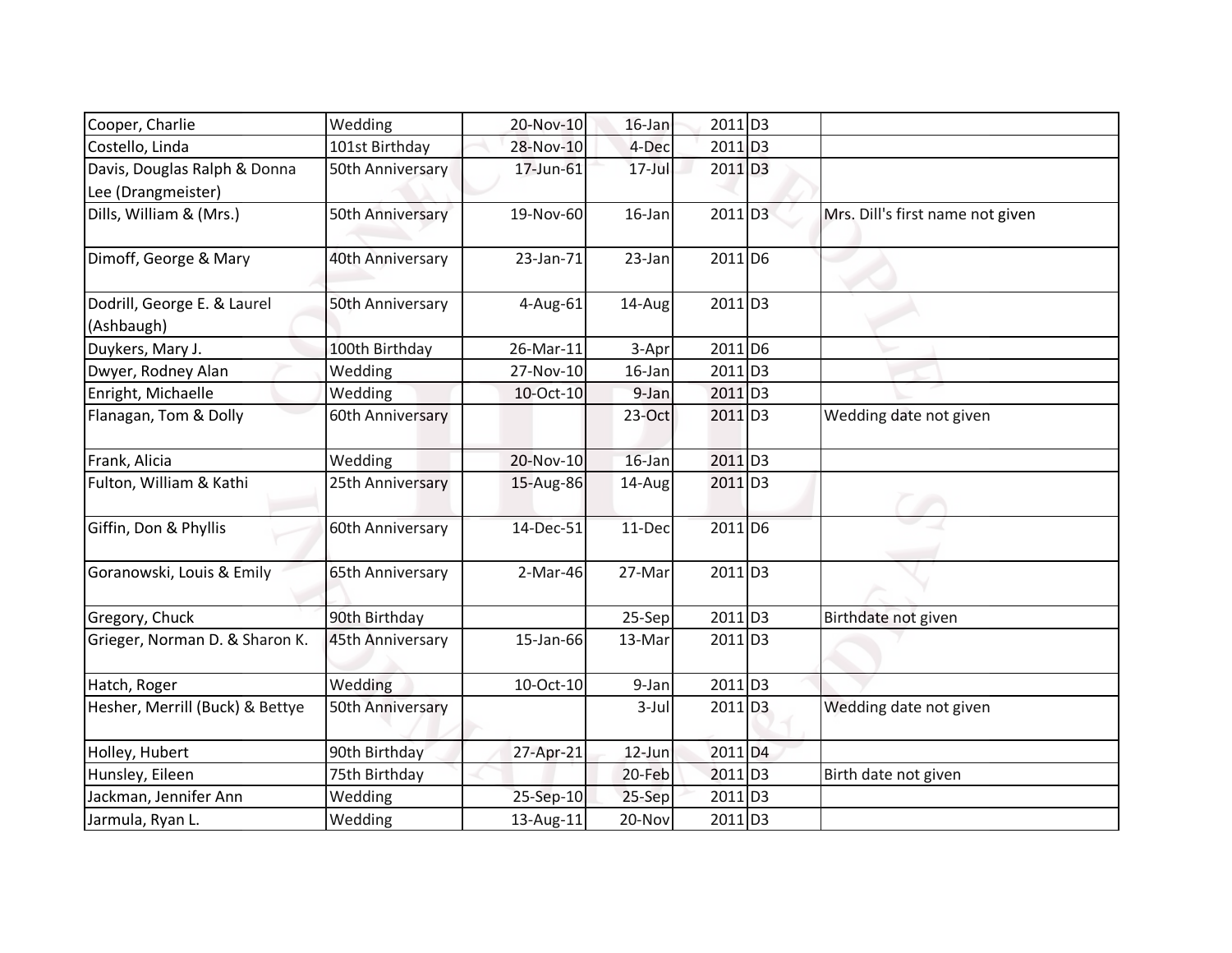| Johnson, Kelly Marie                         | Wedding          | 24-Jun-11   | $31$ -Jul  | 2011 D4               |                                                                         |
|----------------------------------------------|------------------|-------------|------------|-----------------------|-------------------------------------------------------------------------|
| Johnson, Tracy Lee                           | Wedding          | $4$ -Jun-11 | $31$ -Jul  | 2011 D4               |                                                                         |
| Johnston, Wally & Donna<br>(Lantigua)        | 45th Anniversary | 19-Nov-66   | 20-Nov     | 2011 D3               |                                                                         |
| Kaslewicz, Frank & Arlene                    | 50th Anniversary |             | 19-Jun     | 2011 D3               | Renewed vows on June 8; not sure if that<br>is the marriage date or not |
| Kerber, Jerry & Pat (Mecyssne)               | 50th Anniversary | 5-Aug-61    | $31$ -Jul  | 2011 D4               |                                                                         |
| Kerr, Caitlin Suzanne                        | Wedding          | 28-May-11   | 28-Aug     | 2011 D3               |                                                                         |
| Kilduski, Robert James & Patricia<br>(Dycus) | 60th Anniversary | 31-Jan-51   | 23-Jan     | 2011 D <sub>6</sub>   |                                                                         |
| Klimek, Paul & Fran                          | 45th Anniversary | 21-May-66   | 22-May     | $2011$ D3             |                                                                         |
| Kopko, Kari Ann (Dr.)                        | Wedding          | 21-May-11   | 20-Nov     | $2011$ D <sub>3</sub> |                                                                         |
| Kotlarz, Frank & Judy                        | 50th Anniversary |             | 2-Oct      | 2011 D3               | Wedding date not given                                                  |
| Kowal, Anthony A.                            | Wedding          | 25-Sep-10   | 25-Sep     | $2011$ D <sub>3</sub> |                                                                         |
| Krizmanic, Miller & Rose                     | 70th Anniversary | $2-Aug-41$  | 27-Nov     | 2011 D3               |                                                                         |
| Krucik, John & Ruth                          | 69th Anniversary | 26-Nov-42   | 27-Nov     | 2011 D3               |                                                                         |
| Kuiper, Traci Lee                            | Wedding          | 14-May-11   | 18-Sep     | 2011 D3               |                                                                         |
| Kuta, Theodore & Rosalie                     | 50th Anniversary | 15-Apr-61   | 10-Apr     | 2011 D3               |                                                                         |
| Lambert, Fred & Hedwig                       | 50th Anniversary | 18-Feb-61   | 20-Feb     | $2011$ D3             |                                                                         |
| Lukacs, Edward & Beverly                     | 50th Anniversary | 24-Jun-61   | $17 -$ Jul | $2011$ D <sub>3</sub> |                                                                         |
| Maddox, Ruby                                 | 100th Birthday   | 30-Sep-11   | 16-Oct     | 2011 D3               |                                                                         |
| Magliola, Emily Marie                        | Wedding          | $4-Sep-10$  | 24-Apr     | $2011$ D3             |                                                                         |
| Martinez, Oscar & Maria                      | 50th Anniversary | 25-Nov-61   | 25-Dec     | 2011 D <sub>6</sub>   |                                                                         |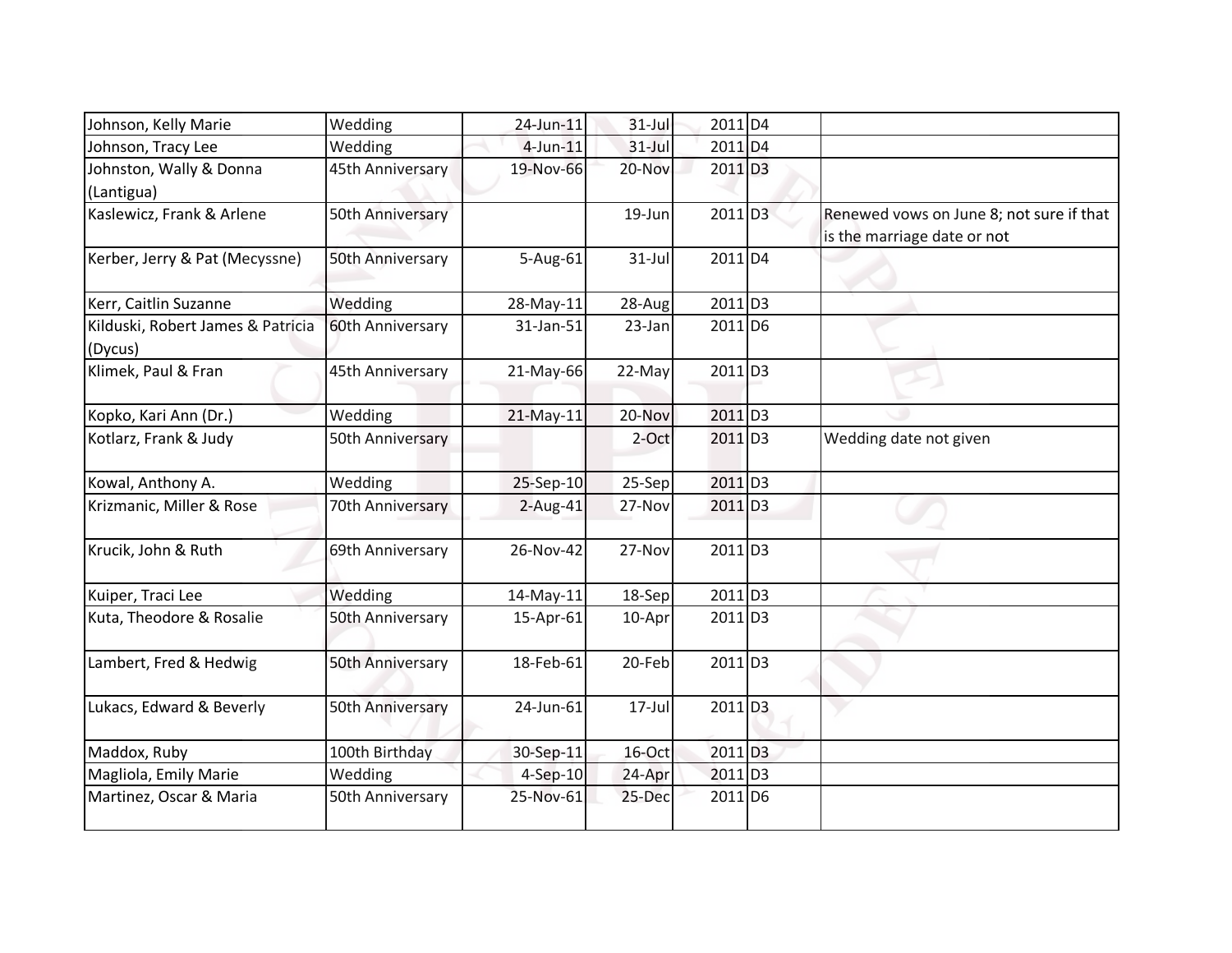| Meeder, Eric Christopher                     | Wedding          | 14-May-11       | 18-Sep    | 2011 D3               |                                                                       |
|----------------------------------------------|------------------|-----------------|-----------|-----------------------|-----------------------------------------------------------------------|
| Merschantz, Richard                          | Wedding          | 22-Oct-11       | 11-Dec    | 2011 D6               |                                                                       |
| Miller, Jerry (Butch) & Lora Ann<br>(Reeder) | 50th Anniversary | 15-Jan-61       | 9-Jan     | $2011$ D <sub>3</sub> |                                                                       |
| Morgan, Raymond & Theresa                    | 50th Anniversary | 14-Oct-61       | 30-Oct    | $2011$ D <sub>4</sub> |                                                                       |
| Palumbo, Greg Scott                          | Wedding          | 28-May-11       | 14-Aug    | $2011$ D <sub>3</sub> |                                                                       |
| Payonk, MaryHelen                            | 80th Birthday    |                 | 6-Feb     | 2011 D6               | Birth date not given                                                  |
| Perry, Dretta                                | Wedding          | 18-Mar-11       | 27-Mar    | $2011$ D <sub>3</sub> |                                                                       |
| Piunti, Jeanna Marie                         | Wedding          | 27-Nov-10       | 16-Jan    | 2011 D3               |                                                                       |
| Ponton, Ellis & Euella                       | 55th Anniversary | 17-Nov-56       | 27-Nov    | $2011$ D <sub>3</sub> |                                                                       |
| Pope, Gina                                   | Wedding          | 18-Sep-10       | 2-Oct     | 2011 D3               |                                                                       |
| Probus, Phillip Sr.                          | 82nd Birthday    | 17-Jan-29       | $16$ -Jan | $2011$ D3             |                                                                       |
| Ritsema, Laurie Kay                          | Wedding          | 25-Sep-10       | $16$ -Jan | $2011$ D <sub>3</sub> |                                                                       |
| Ritsema, Laurie Kay                          | Wedding          | 25-Sep-10       | 23-Jan    | $2011$ D <sub>6</sub> |                                                                       |
| Robinson, Burton & Miriana                   | 50th Anniversary | 15-Apr-61       | 24-Apr    | $2011$ D <sub>3</sub> |                                                                       |
| Roby, Adam                                   | Wedding          | $12$ -Jul- $11$ | $28-Aug$  | $2011$ D <sub>3</sub> |                                                                       |
| Rodriguez, Peter R. & Rose (Nagy)            | 50th Anniversary | 12-Aug-61       | $18-Sep$  | $2011$ D <sub>3</sub> |                                                                       |
| Rouch, Bill & Rosemary                       | 65th Anniversary |                 | 12-Jun    | $2011\overline{D4}$   | Celebrated on June 10; not sure if that is<br>the wedding date or not |
| Ruvoli, Katie Lynn                           | Wedding          | 26-Jun-10       | 23-Jan    | 2011 D6               |                                                                       |
| Schroeder, Noah Daniel<br>Alexander          | Wedding          | 28-May-11       | 28-Aug    | $2011$ D <sub>3</sub> |                                                                       |
| Sikora, Alvin & Carole                       | 50th Anniversary | 22-Apr-61       | 29-May    | 2011 D3               |                                                                       |
| Silich, Tom                                  | 80th Birthday    |                 | 3-Apr     | 2011 D <sub>6</sub>   | Birth date not given                                                  |
| Smith, Dick & Joan                           | 60th Anniversary | 1951            | $10$ -Jul | 2011 D3               | Wedding date not given                                                |
| Soley, Michael Nicholas                      | Wedding          | $11$ -Jun- $11$ | 26-Jun    | 2011 D4               |                                                                       |